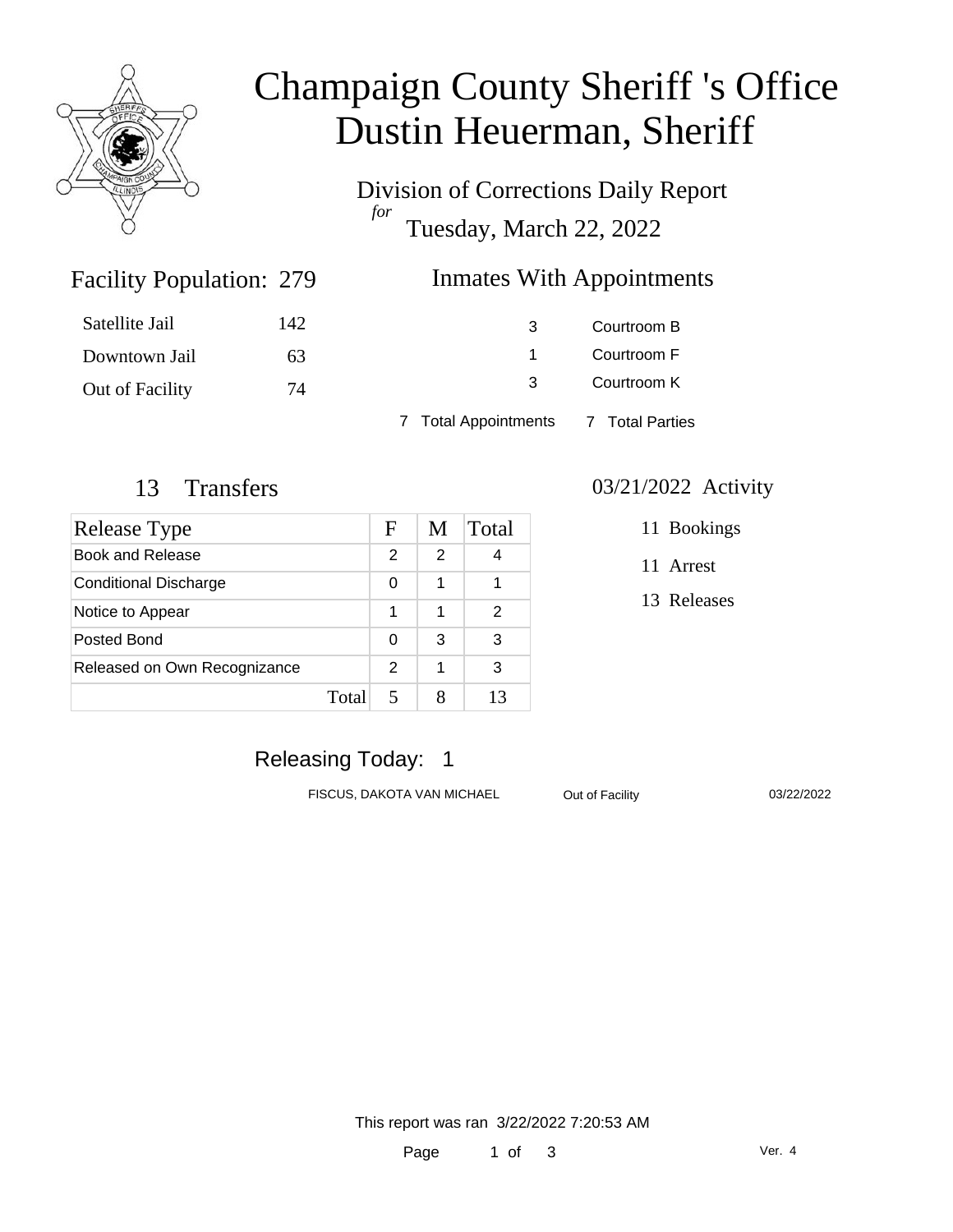

# Champaign County Sheriff 's Office Dustin Heuerman, Sheriff

Division of Corrections Daily Report *for* Tuesday, March 22, 2022

#### Custody Status Count

- Electronic Home Dentention 10
	- Felony Arraignment 9
	- Felony Pre-Sentence 8
		- Felony Pre-Trial 219
	- Felony Pre-Trial DUI 5
	- Felony Sentenced CCSO 6
	- Felony Sentenced IDOC 12
	- Misdemeanor Arraignment 1
		- Misdemeanor Pre-Trial 3
- Misdemeanor Sentenced CCSO 1
	- Petition to Revoke 1
	- Remanded to DHS 4
		- Total 279

This report was ran 3/22/2022 7:20:53 AM